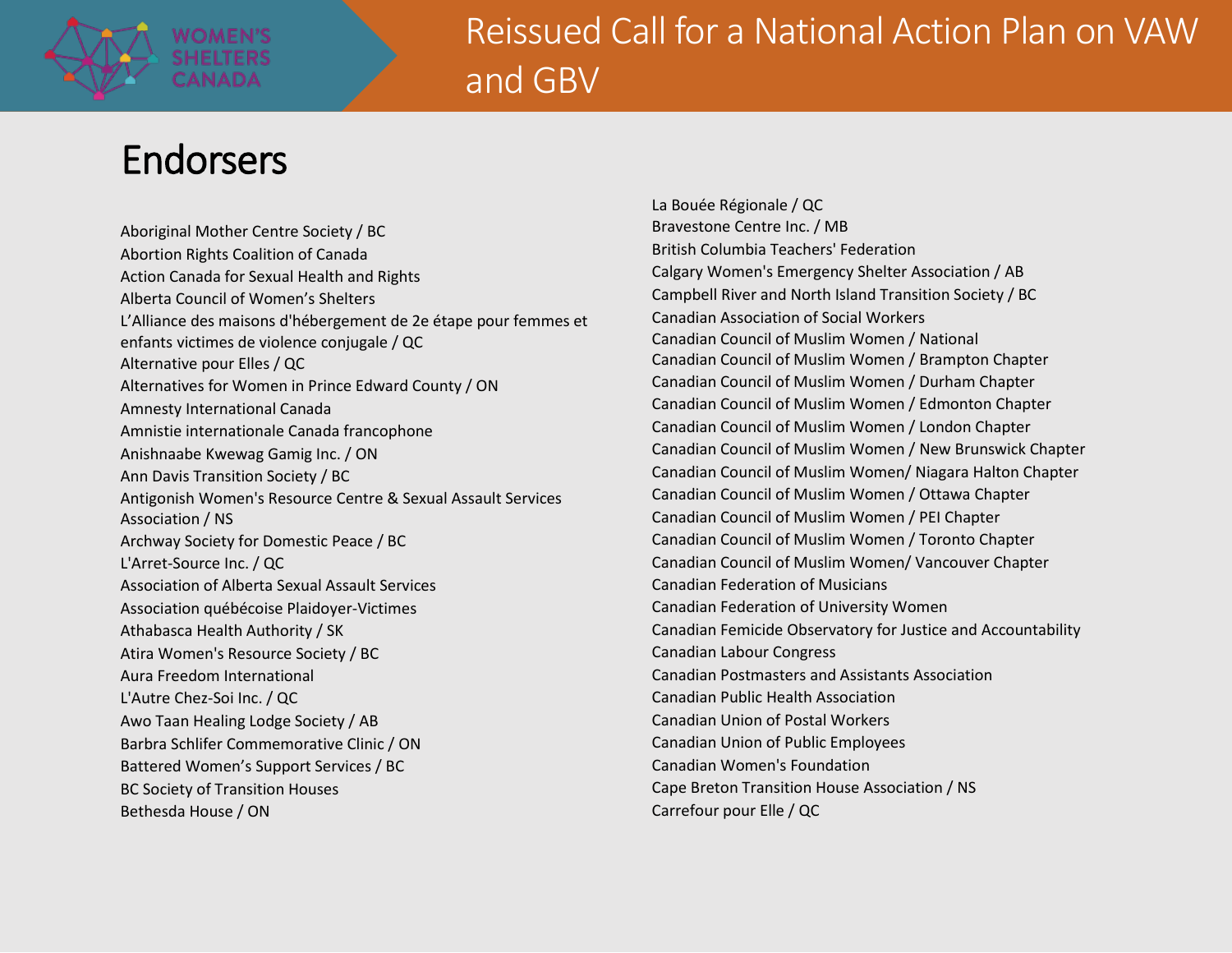

Central Alberta Sexual Assault Support Center Centre d'aide et de lutte contre les agressions à caractère sexuel Châteauguay / QC Centre d'aide et de lutte contre les agressions à caractère sexuel de l'Ouest-de-l'île / QC Centre d'aide et de lutte contre les agressions à caractère sexuel Entraid'Action de Shawinigan / QC Centre d'aide et de lutte contre les agressions à caractère sexuel Francophone d'Ottawa / ON Centre d'aide et de lutte contre les agressions à caractère sexuel La pointe du jour / QC Centre de femmes de Shawinigan / QC Le Centre féminin du Saguenay / QC Centre for Research & Education on Violence Against Women & Children / ON Child Care Now Circling Buffalo Inc. / MB Communications Workers of America Canada, The Media Union Congress of Union Retirees of Canada Conseil central de Lanaudière-CSN / QC Cornerstone Family Violence Prevention Centre / ON Cowichan Women Against Violence Society / BC Cumberland County Transition House Association/ / NS Dawson Women's Shelter / YT Discovery House Family Violence Prevention Society / AB Domestic Abuse Services Oxford / ON Elementary Teachers' Federation of Ontario L'EntourElle / QC Equality Fund Fairview and District Women's Centre Association OAS Crossroads Resource Centre / AB Family Support Centre / NT

Family Transition Place / ON Faye Peterson House / ON Fédération des associations de familles monoparentales et recomposées du Québec Feminist Alliance for International Action Feminists Deliver / BC File Hills Qu'Appelle Tribal Council / SK First Call: BC Child and Youth Advocacy Coalition First Step Women's Shelter / ON Fonds de solidarité / QC Fort St. John Women's Resource Society / BC Genesis House / MB La Gigogne / QC Gillian's Place / ON Green Haven Shelter for Women / ON Haldimand & Norfolk Women's Services / ON Halte-Femmes Montréal-Nord / QC Harmony House / ON Havre l'Éclaircie / QC Hébergement La Passerelle / QC Help and Hope for Families / YT Herizon House / ON Hiatus House / ON Immigrant Migrant Women's Association of Halifax / NS Inasmuch House Mission Services of Hamilton / ON Indian Residential School Survivors Society / BC Ingamo Homes / ON Institute for International Women's Rights / MB L'Inter-Elles / QC Interim Place / ON International Alliance of Theatrical Stage Employees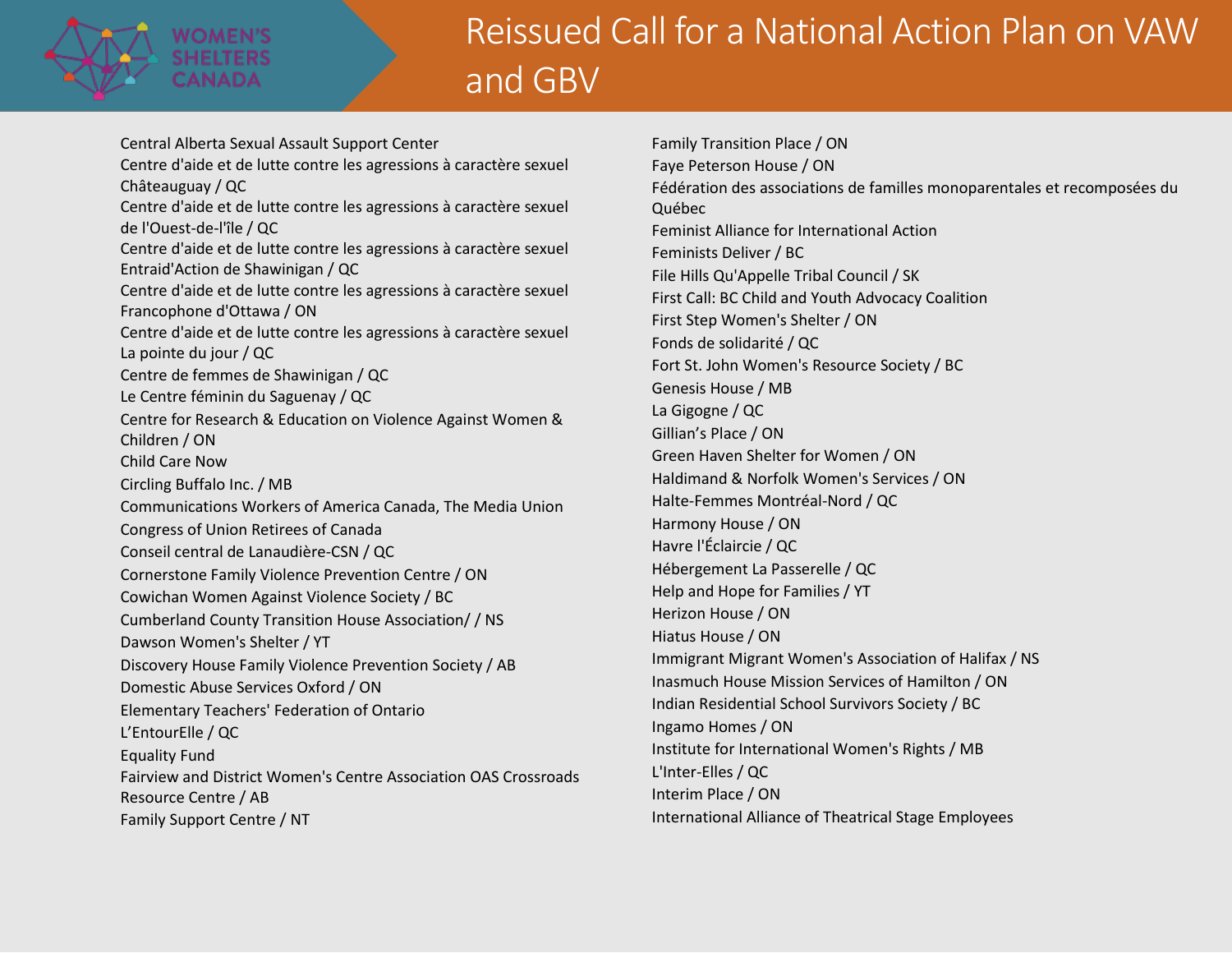

International Longshore and Warehouse Union Canada International Women's Rights Project Interval House of Ottawa / ON Iris Kirby House / NL Islanders Working Against Violence / BC La Jonction pour Elle Inc. / QC Kamloops and District Elizabeth Fry Society / BC Kawartha Sexual Assault Centre / ON Kelowna Women's Shelter / BC Kent Centre for Prevention of Violence / NB Kerby Centre / AB Leeds and Grenville Interval House / ON Lennox and Addington Interval House / ON Liberty Lane Inc. / NB Libra House Inc. / NL Maison d'accueil La Traverse / QC Maison d'accueil Le Mitan / QC Maison d'aide et d'hébergement La Re-Source / QC Maison d'aide et d'hébergement l'Accalmie / QC La Maison Dalauze / QC Maison d'amitié / ON La Maison d'Ariane / QC Maison de Lina / ON Maison des femmes de Baie-Comeau / QC Maison des femmes de Québec Maison des femmes de Sept-Îles / QC Maison d'hébergement La Chambrée / QC Maison d'hébergement La Passerelle/ QC Maison d'hébergement La Maison / QC La Maison d'hébergement L'Égide / QC Maison d'Hébergement l'Équinoxe / QC

Maison d'hébergement le Rivage de La Baie Inc. / QC Maison d'Hébergement Pour Elles Des Deux Vallées / QC Maison d'hébergement pour femme en V/C et risque d'itinérance La Maison d'Ingrid / ON La Maison du Réconfort / QC Maison Flora Tristan / QC La Maison grise de Montréal / QC Maison Halte Secours / QC Maison Hélène-Lacroix / QC Maison Hina Inc. / QC Le Famille, Accueil, Référence 1985 Inc. / QC Maison Le Nid / QC Maison L'Esther / QC Maison Libère-Elles / QC Maison Marie-Rollet / QC Maison Secours aux Femmes de Montréal Inc. / QC La Maison Séjour / QC Maison Simonne-Monet-Chartrand / QC Maison Unies-Vers-Femmes / QC Les Maisons de l'Ancre / QC Manitoba Association of Women's Shelters Inc. Manitoba Federation of Labour Manitoulin Family Resources / ON Mary's House, Samaritan House Ministries / MB Mattawa Women's Resource Centre / ON Medicine Hat Women's Shelter Society / AB La Méridienne 1990 Inc. / QC Mi'kmaw Family Healing Centre / NS Miramichi Emergency Centre for Women Inc. / NB Mountain Rose Women's Shelter Association / AB Multi-Femmes /QC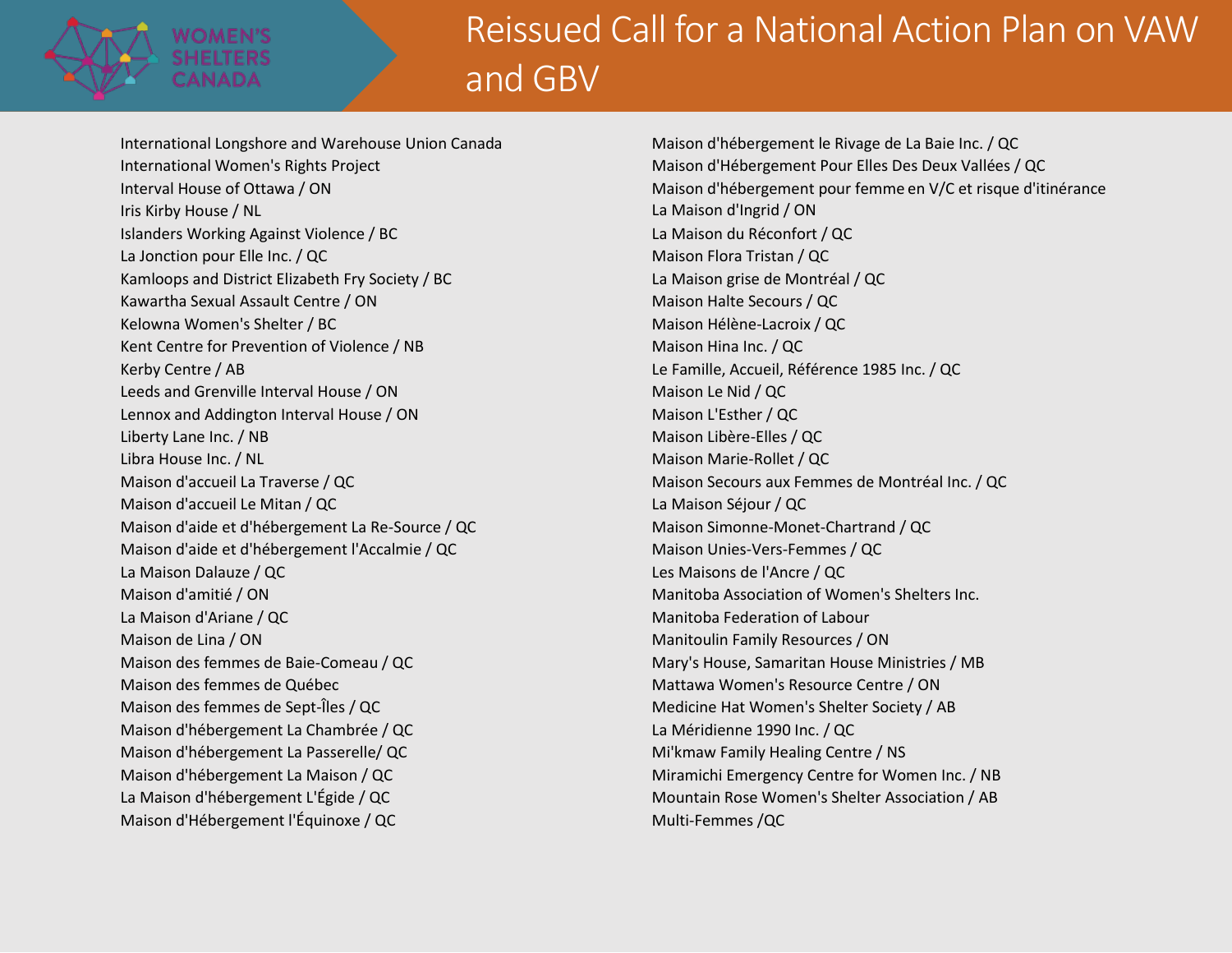

National Congress of Black Women Foundation / BC National Union of Public and General Employees Network of Women with Disabilities NOW New Brunswick South Central Transition House and Second Stage Coalition, Inc. Newfoundland and Labrador Federation of Labour Nipissing Transition House / ON Nisa Homes / ON Nobel Women's Initiative North End Women's Centre / MB North Shore Women's Centre / BC North York Women's Shelter / ON Northern Feminist Institute for Research and Evaluation at University of Northern British Columbia – The Women North Network Northern Society for Domestic Peace / BC Northern Territories Federation of Labour Nova House / MB Nova Scotia Federation of Labour Nova Scotia Voice of Women for Peace L'Ombre-Elle / QC Ontario Secondary School Teachers' Federation Ottawa Coalition to End Violence Against Women / ON Oxfam Canada Parkland Crisis Centre & Women's Shelter / MB Passages Canada Pavilion Women's Centre / ON Pavillon Marguerite de Champlain / QC PEI Family Violence Prevention Services Inc. PEI Federation of Labour Persons Against Non-State Torture The Phenomenal Women Project / MB

Platform Point d'appui / QC Portage Family Abuse Centre / MB Powell River & Region Transition House Society / BC Prince Albert Safe Shelter for Women Inc. / SK The Professional Institute of the Public Service of Canada Progressive Intercultural Community Services Society / ON Provincial Association of Transition Houses and Services of Saskatchewan, Inc. Public Service Alliance of Canada Quebec Union of Service Employees, Local 298 L'R des centres de femmes du Québec The Redwood / ON Regina Transition House / SK Regroupement des maisons pour femmes victimes de violence conjugale / QC Réseau des lesbiennes du Québec Réseau des Tables régionales de groupes de femmes du Québec Respect Educate Empower Survivors Community Robin's Nest – Piipiichaau Uchishtuun / QC Saskatchewan Federation of Labour Service Employees International Union / ON Services de counselling – Hearst – Kapuskasing – Smooth Rock Falls / ON Shelter Movers Shift: The Project to End Domestic Violence, University of Calgary / AB Society of United Professionals / ON SOS violence conjugale / QC South Okanagan Women in Need Society / BC South Shore Transition House Association / NS Supporting Survivors of Abuse and Brain Injury Through Research Project / BC Survivor's Hope Crisis Centre / MB Swan Valley Crisis Centre / MB Table de concertation de Laval en condition féminine / QC